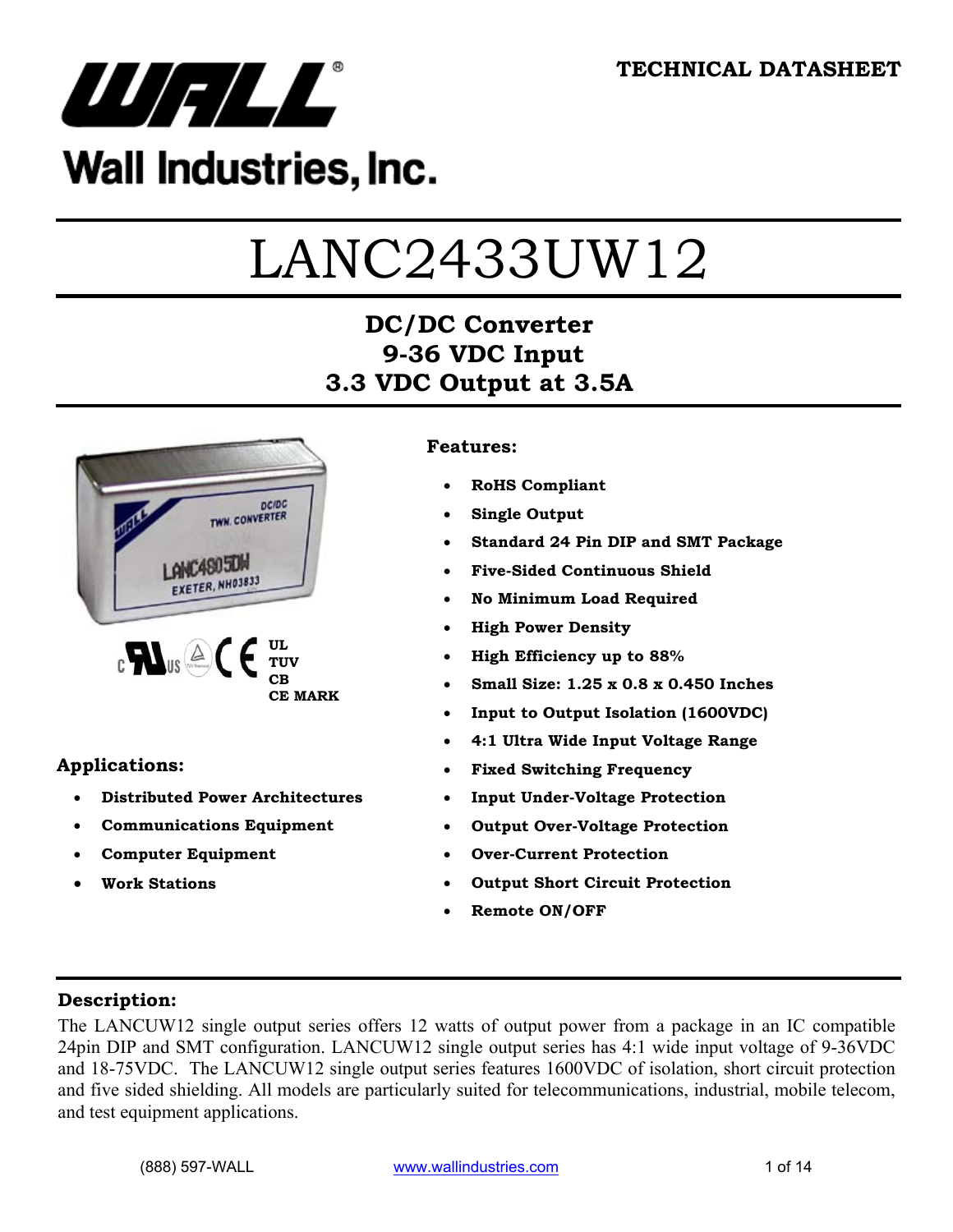

| <b>Technical Specifications</b>                                                            | Model No. LANC2433UW12                                                                                          |                |                                |                |                             |
|--------------------------------------------------------------------------------------------|-----------------------------------------------------------------------------------------------------------------|----------------|--------------------------------|----------------|-----------------------------|
|                                                                                            | All specifications are based on 25 °C, Nominal Input Voltage and Maximum Output Current unless otherwise noted. |                |                                |                |                             |
| <b>SPECIFICATION</b>                                                                       | We reserve the right to change specifications based on technological advances.<br><b>Related condition</b>      | Min            | <b>Nom</b>                     | <b>Max</b>     | Unit                        |
| <b>Switching Frequency</b>                                                                 | Test at nominal Vin and full load                                                                               |                | 400                            |                | kHz                         |
| <b>INPUT</b> $(V_{in})$                                                                    |                                                                                                                 |                |                                |                |                             |
| <b>Operating Voltage Range</b>                                                             |                                                                                                                 | 9              | 24                             | 36             | Vdc                         |
| Input Voltage (Continuous)                                                                 |                                                                                                                 |                |                                | 40             | Vdc                         |
| Input Voltage (Transient 100ms)                                                            |                                                                                                                 |                |                                | 50             | Vdc                         |
| <b>UVLO Turn-on Threshold</b>                                                              |                                                                                                                 |                | 9                              |                | Vdc                         |
| <b>UVLO Turn-off Threshold</b>                                                             |                                                                                                                 |                | 8                              |                | Vdc                         |
| <b>Input Standby Current</b>                                                               | Nominal Vin and No Load                                                                                         |                | 55                             |                | mA                          |
| Input Voltage Variation                                                                    | Complies with EST300 132 part 4.4                                                                               |                |                                | 5              | V/ms                        |
| <b>Input Current</b>                                                                       | Nominal Vin and Full Load                                                                                       |                |                                | 602            | mA                          |
| Reflected Ripple Current                                                                   | 5 to 20MHz, 12µH source impedance                                                                               |                | 20                             |                |                             |
|                                                                                            | (See the Test Setup section - pg 8)                                                                             |                |                                |                | $mA_{pk-pk}$                |
| <b>EFFICIENCY</b>                                                                          | Test at nominal Vin and full load                                                                               |                | 84                             |                | $\frac{0}{0}$               |
|                                                                                            | (See the Test Setup section $-$ pg 8)                                                                           |                |                                |                |                             |
| <b>OUTPUT</b> $(V_0)$                                                                      |                                                                                                                 |                |                                |                |                             |
| <b>Operating Output Range</b>                                                              | Nominal Vin and Full Load                                                                                       | 3.26           | 3.3                            | 3.34           | Vdc                         |
| Load Regulation (DIP Type)                                                                 | 0% to 100% Full Load                                                                                            | $-0.5$         |                                | $+0.5$         | $\%$                        |
| Load Regulation (SMT Type)                                                                 | 0% to 100% Full Load                                                                                            | $-1.0$         |                                | $+1.0$         | $\%$                        |
| Line Regulation                                                                            | LL to HL at Full Load                                                                                           | $-0.2$         |                                | $+0.2$         | $\frac{0}{0}$               |
| Output Ripple & Noise                                                                      | 5Hz to 20MHz bandwidth                                                                                          |                |                                | 85             | $mV_{\text{pk-pk}}$         |
|                                                                                            | (See the Test Setup section - pg 8)                                                                             |                |                                |                |                             |
| <b>Output Current</b>                                                                      |                                                                                                                 | $\overline{0}$ |                                | 3.5            | $\mathbf{A}$                |
| <b>Output Voltage Overshoot</b>                                                            | LL to HL at Full Load                                                                                           |                | $\mathbf{0}$                   | $\overline{3}$ | % Vout                      |
| <b>Over Voltage Protection</b>                                                             | Zener diode clamp                                                                                               |                | 3.9                            |                | Vdc                         |
| Over Current Protection                                                                    |                                                                                                                 |                | 150                            |                | $%$ FL                      |
| <b>Short Circuit Protection</b>                                                            |                                                                                                                 |                | Continuous, automatic recovery |                |                             |
| <b>DYNAMIC LOAD RESPONSE</b><br>Peak Deviation                                             | Test at nominal Vin                                                                                             |                | 200                            |                | mV                          |
| Setting Time (Vout $\leq 10\%$ peak deviation)                                             | Load step change from 75 to 100% or 100 to 75 % of FL                                                           |                | 250                            |                |                             |
|                                                                                            | The ON/OFF pin voltage is referenced to -Vin                                                                    |                |                                |                | $\mu s$                     |
| <b>REMOTE ON/OFF</b>                                                                       | (See the Remote ON/OFF Control section - pg 5)                                                                  |                |                                |                |                             |
| ON/OFF pin High Voltage (Remote ON)                                                        |                                                                                                                 | 3.0            |                                | 12             | Vdc                         |
| ON/OFF pin Low Voltage (Remote OFF)                                                        |                                                                                                                 | $\mathbf{0}$   |                                | 1.2            | Vdc                         |
| ON/OFF pin Low Voltage, input current                                                      |                                                                                                                 |                |                                | 2.5            | mA                          |
| <b>START UP TIME</b>                                                                       | Test at nominal Vin and constant resistive load                                                                 |                |                                |                |                             |
| Power Up                                                                                   |                                                                                                                 |                | 450                            |                | ms                          |
| Remote ON/OFF                                                                              |                                                                                                                 |                | 5                              |                | ms                          |
| <b>ISOLATION</b>                                                                           |                                                                                                                 |                |                                |                |                             |
| Isolation Voltage (Input-Output)                                                           |                                                                                                                 | 1600           |                                |                | Vdc                         |
| Isolation Voltage (Output to Case-DIP Type)<br>Isolation Voltage (Output to Case-SMT Type) |                                                                                                                 | 1600<br>1000   |                                |                | Vdc<br>Vdc                  |
| Isolation Voltage (Input to Case - DIP Type)                                               |                                                                                                                 | 1600           |                                |                | Vdc                         |
| Isolation Voltage (Input to Case - SMT Type)                                               |                                                                                                                 | 1000           |                                |                | Vdc                         |
| <b>Isolation Resistance</b>                                                                |                                                                                                                 | -1             |                                |                | $G\Omega$                   |
| <b>Isolation Capacitance</b>                                                               |                                                                                                                 |                |                                | 1500           | pF                          |
| <b>ENVIRONMENTAL</b>                                                                       |                                                                                                                 |                |                                |                |                             |
| Operating Ambient Temperature (w/derating)                                                 |                                                                                                                 | $-40$          |                                | 85             | $^{\rm o}{\rm C}$           |
| <b>Operating Case Temperature</b>                                                          |                                                                                                                 |                |                                | 105            | $\rm ^{o}C$                 |
| <b>Storage Temperature</b>                                                                 |                                                                                                                 | $-55$          |                                | 125            | $\rm ^{o}C$                 |
| Temperature Coefficient                                                                    |                                                                                                                 | $-0.02$        |                                | $+0.02$        | $\%$ / $^{\rm o}\textrm{C}$ |
| <b>MTBF</b>                                                                                | See the MTBF and Reliability section (pg 13)                                                                    |                |                                |                |                             |
| Bellcore TR-NWT-000332, $T_c$ =40°C                                                        |                                                                                                                 |                | 2,350,000                      |                | hours                       |
| MIL-STD-217F                                                                               |                                                                                                                 |                | 875,000                        |                | hours                       |
| <b>MECHANICAL</b>                                                                          |                                                                                                                 |                | See Figure 1                   |                |                             |
| Weight                                                                                     |                                                                                                                 |                | 18.0                           |                | grams                       |
| Dimensions                                                                                 |                                                                                                                 |                | $1.25 \ge 0.8 \times 0.450$    |                | inches                      |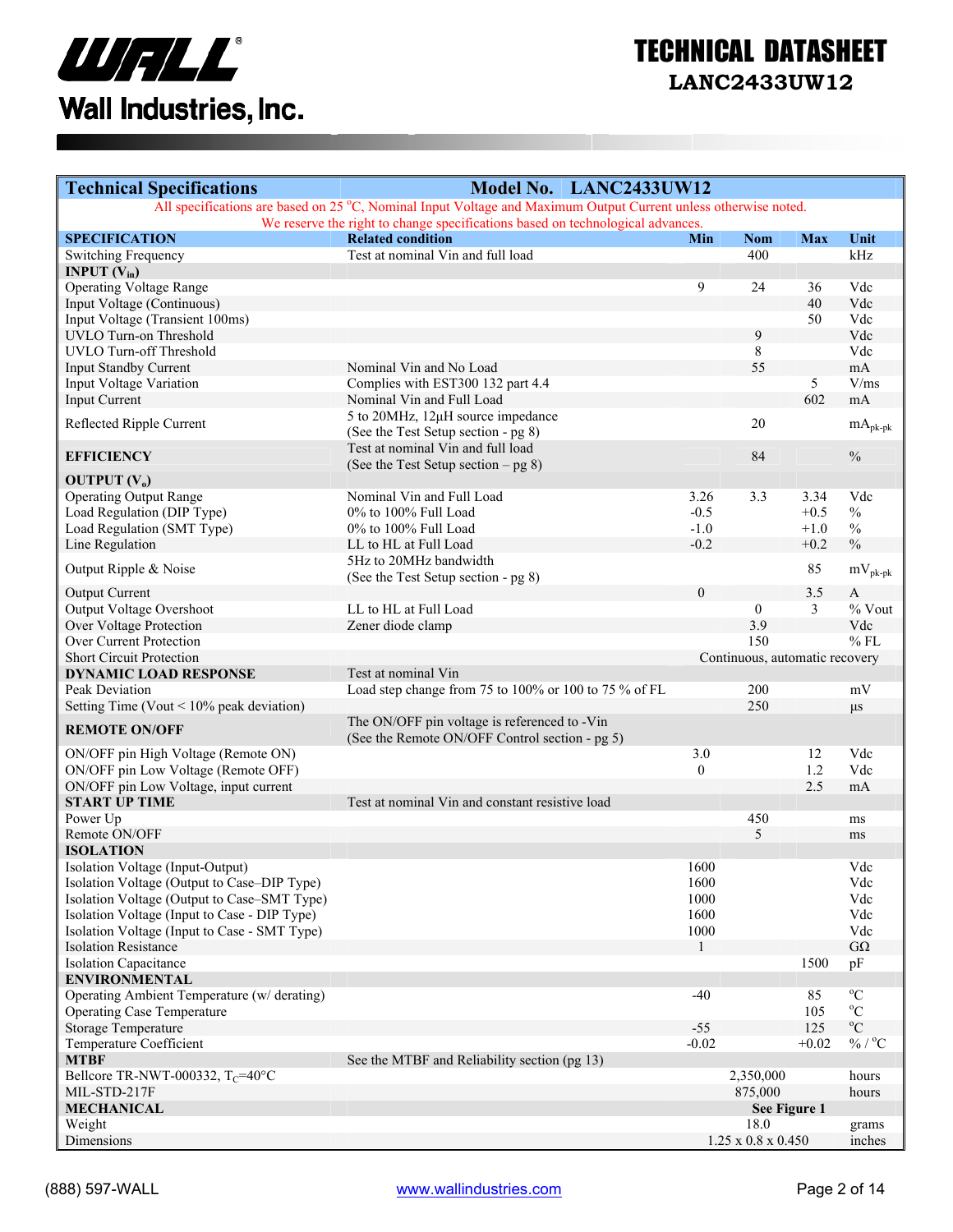

#### **Figure 1: Mechanical Dimensions**



Pin size is 0.02(0.5) Dia or 0.01 x 0.02 (0.25 x 0.50) Rectangular Pin

**Table 1**

| <b>Pin Connection</b> |               |     |               |  |
|-----------------------|---------------|-----|---------------|--|
| Pin                   | <b>Define</b> | Pin | <b>Define</b> |  |
|                       | <b>CTRL</b>   |     |               |  |
|                       | -Input        | 23  | +Input        |  |
| 3                     | -Input        | 22  | +Input        |  |
|                       |               |     |               |  |
| 9                     | <b>NC</b>     | 16  | -Output       |  |
| 11                    | <b>NC</b>     | 14  | +Output       |  |

1. **All dimensions are in Inches (mm)**  Tolerance: x.xx±0.02 (x.x±0.5) 2. Pin pitch tolerance ±0.014(0.35)





**Table 2**

| <b>Pin Connection</b> |               |               |               |  |
|-----------------------|---------------|---------------|---------------|--|
| Pin                   | <b>Define</b> | Pin           | <b>Define</b> |  |
|                       | <b>CTRL</b>   |               |               |  |
| 2                     | -Input        | 23            | +Input        |  |
| 3                     | -Input        | 22            | +Input        |  |
|                       |               |               |               |  |
| g                     | <b>NC</b>     | 16            | -Output       |  |
| 11                    | <b>NC</b>     | 14            | +Output       |  |
| <b>Others</b>         | <b>NC</b>     | <b>Others</b> | <b>NC</b>     |  |

1. **All dimensions in Inches (mm)** 

Tolerance: x.xx±0.02 (x.x±0.5)

2. Pin pitch tolerance ±0.014(0.35)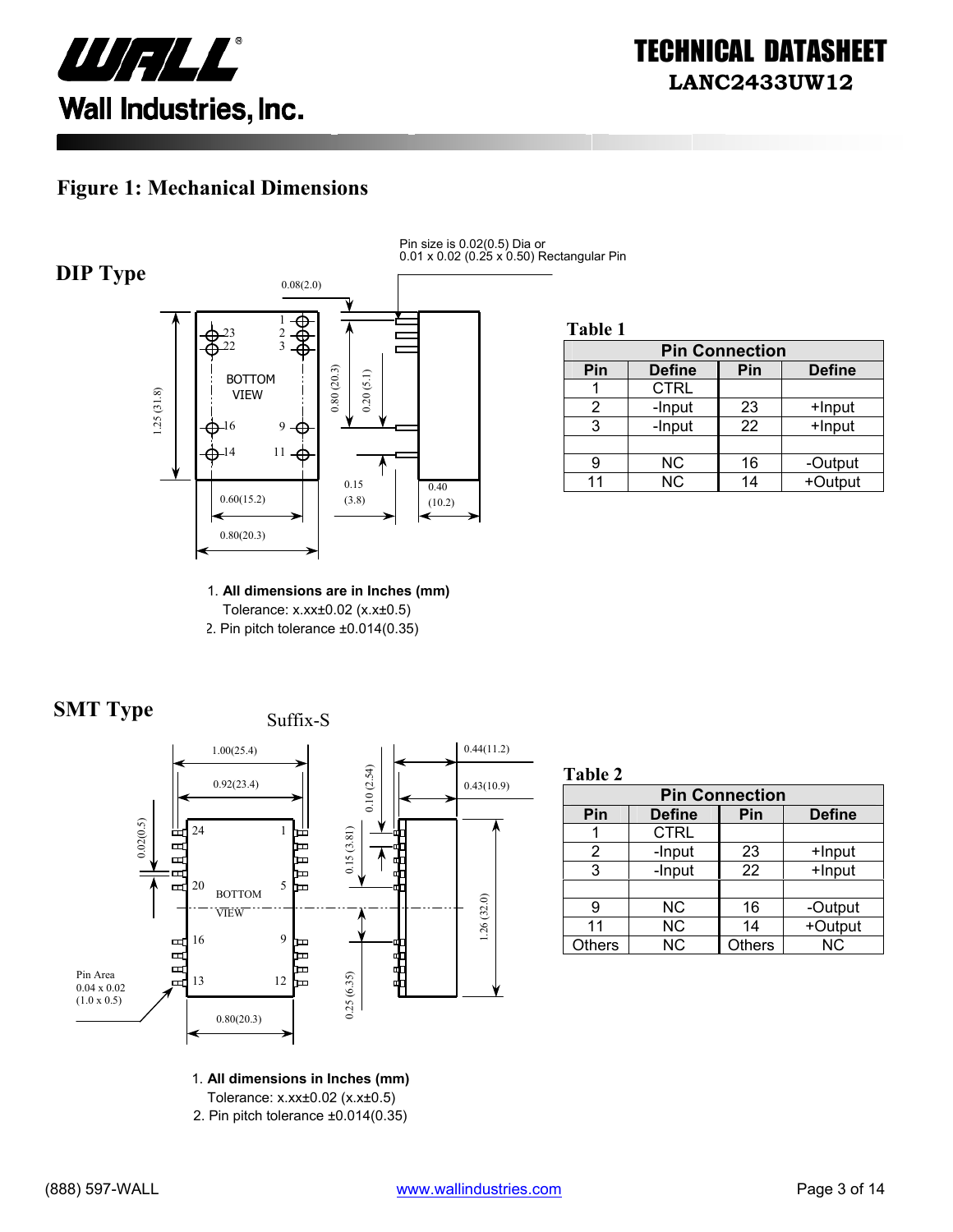

INICAL DATASI **LANC2433UW12** 

#### **DESIGN CONSIDERATIONS:**

#### **Output Over Current Protection**

When excessive output currents occur in the system, circuit protection is required on all power supplies. Normally, overload current is maintained at approximately 150% of rated current for the LANCUW12 single output series.

Fold back-mode is a method of operation in a power supply whose purpose is to protect the power supply from being damaged during an over-current fault condition. It also enables the power supply to operate normally when the fault is removed.

One of the problems resulting from over current is that excessive heat may be generated in power devices; especially MOSFET and Schottky diodes and the temperature of those devices may exceed their specified limits. A protection mechanism has to be used to prevent those power devices from being damaged.

The operation of fold back is as follows. When the current sense circuit sees an over-current event, the output voltage of the module will be decreased for low power dissipation and decrease the heat of the module.



#### **Output Over Voltage Protection**

The output over-voltage protection consists of an output Zener diode that monitors the voltage on the output terminals. If the voltage on the output terminals exceeds the over-voltage protection threshold, then the Zener diode clamps the output voltage.

#### **Input Source Impedance**

The power module should be connected to a low impedance input source. Highly inductive source impedance can affect the stability of the power module. Input external L-C filter is recommended to minimize input reflected ripple current. The inductor is simulated source impedance of 12µH and capacitor is Nippon chemi-con KZE series  $47\mu$ F/100V. The capacitor must as close as possible to the input terminals of the power module for lower impedance.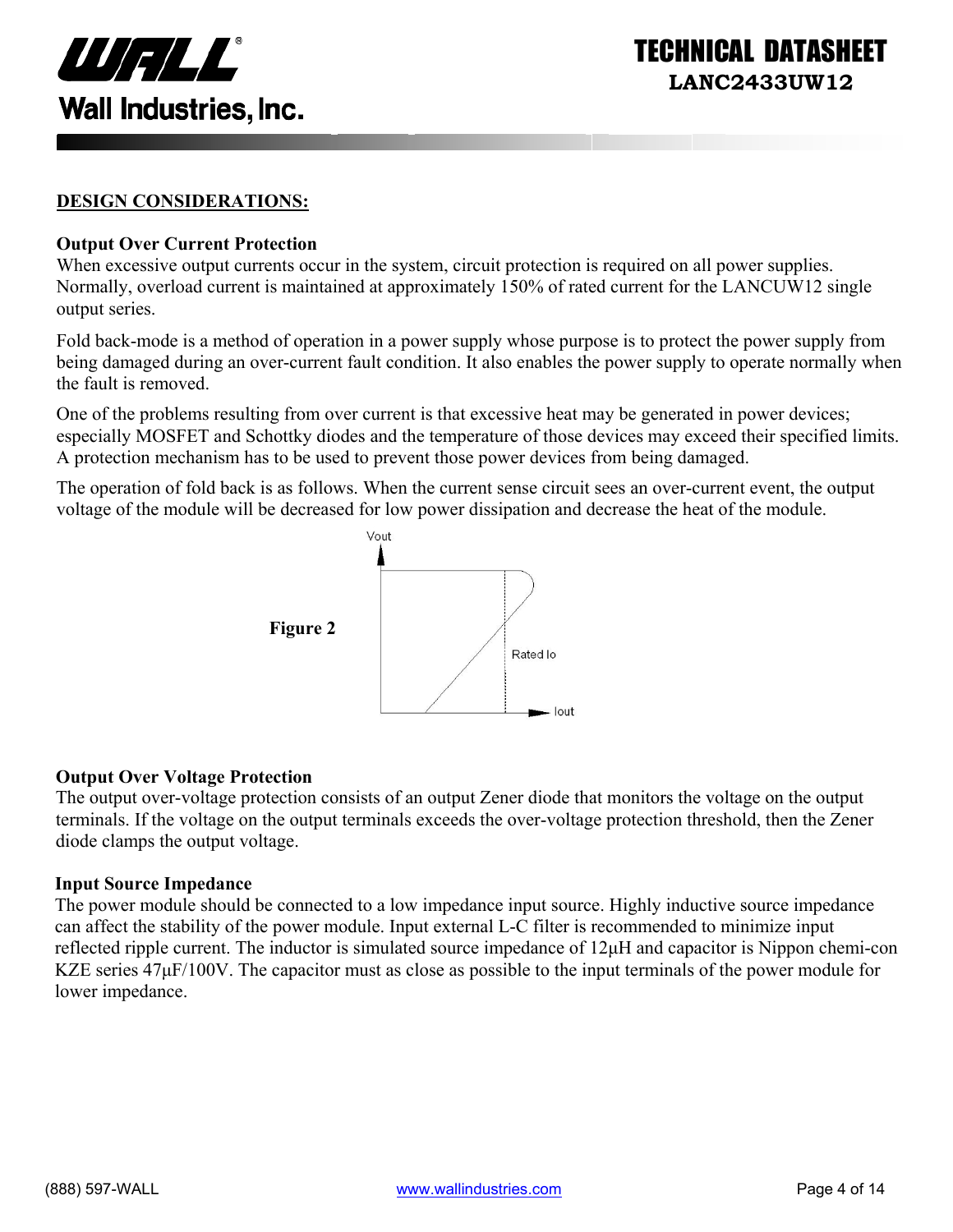

#### **Thermal Consideration**

The power module operates in a variety of thermal environments. However, sufficient cooling should be provided to help ensure reliable operation of the unit. Heat is removed by conduction, convention, and radiation to the surrounding environment. Proper cooling can be verified by measuring the point as the figure below. The temperature at this location should not exceed 105°C. When operating, adequate cooling must be provided to maintain the test point temperature at or below 105°C. Although the maximum point temperature of the power modules is 105°C, you can limit this temperature to a lower value for extremely high reliability.



#### **Remote ON/OFF Control**

The positive logic remote ON/OFF control circuit is included.

Turns the module ON during a logic High on the On/Off pin and turns OFF during a logic Low. The On/Off pin is an open collector/drain logic input signal (Von/off) that's referenced to GND. If not using the Remote On/Off feature, please open circuit between on/off pin and –input pin to turn the module on.

#### **Remote ON/OFF Implementation**



Level Control using TTL Output Level Control using Line Voltage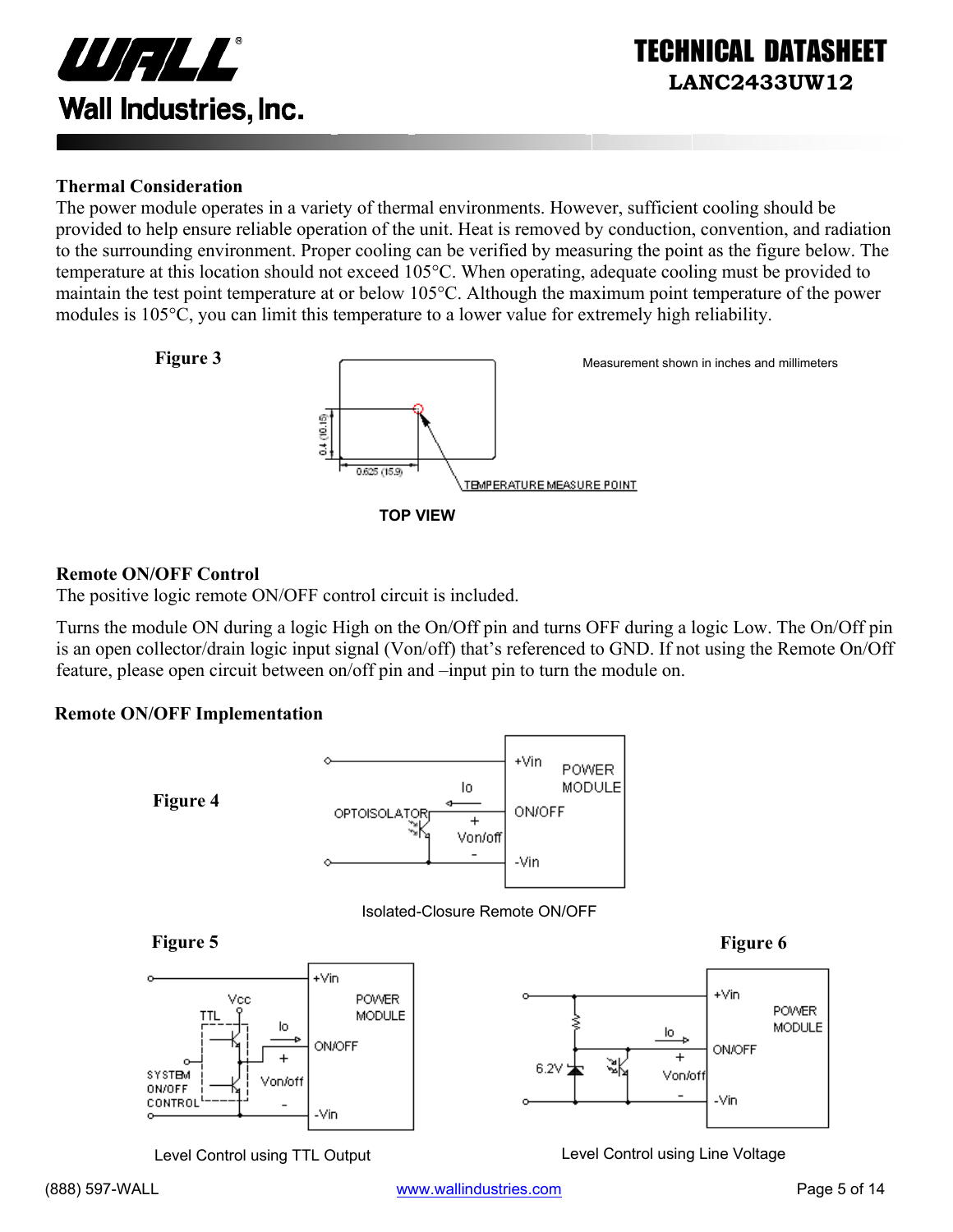



**Graph 3:** Output Power vs. Ambient Temperature & Airflow



**Graph 5:** Conducted Emission of EN55022 Class A (Nominal Vin and Full Load)





(Nominal Vin) **Graph 4:** Power Dissipation Vs. Output Current



**Graph 6:** Conducted Emission of EN55022 Class B (Nominal Vin and Full Load)

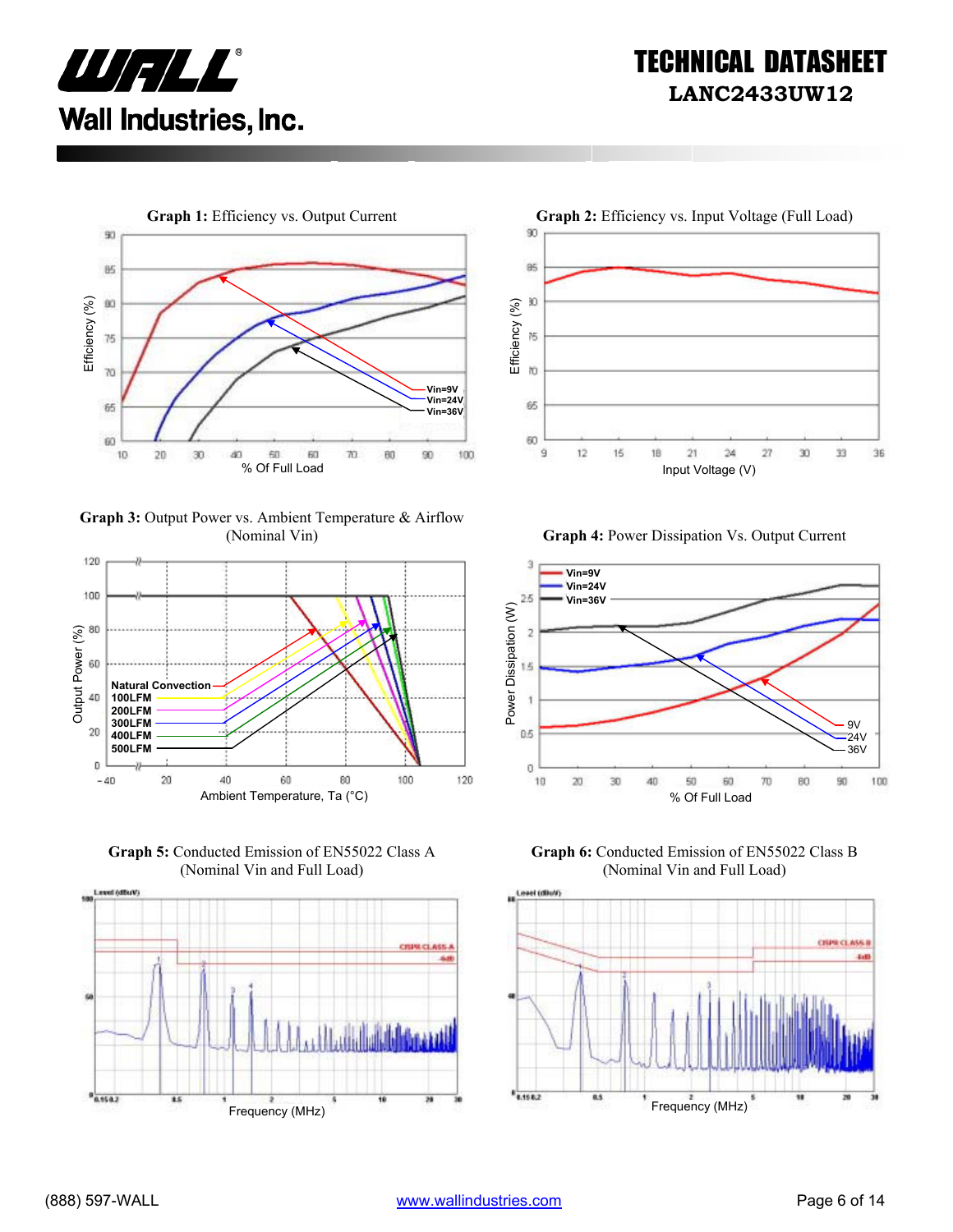





**Graph 9:** Using ON/OFF Voltage Start-Up and Vo Rise Characteristic (Nominal Vin and Full Load)





**Graph 10:** Transient Response to Dynamic Load Change from 100% to 75% to 100% of Full Load at Nominal Vin

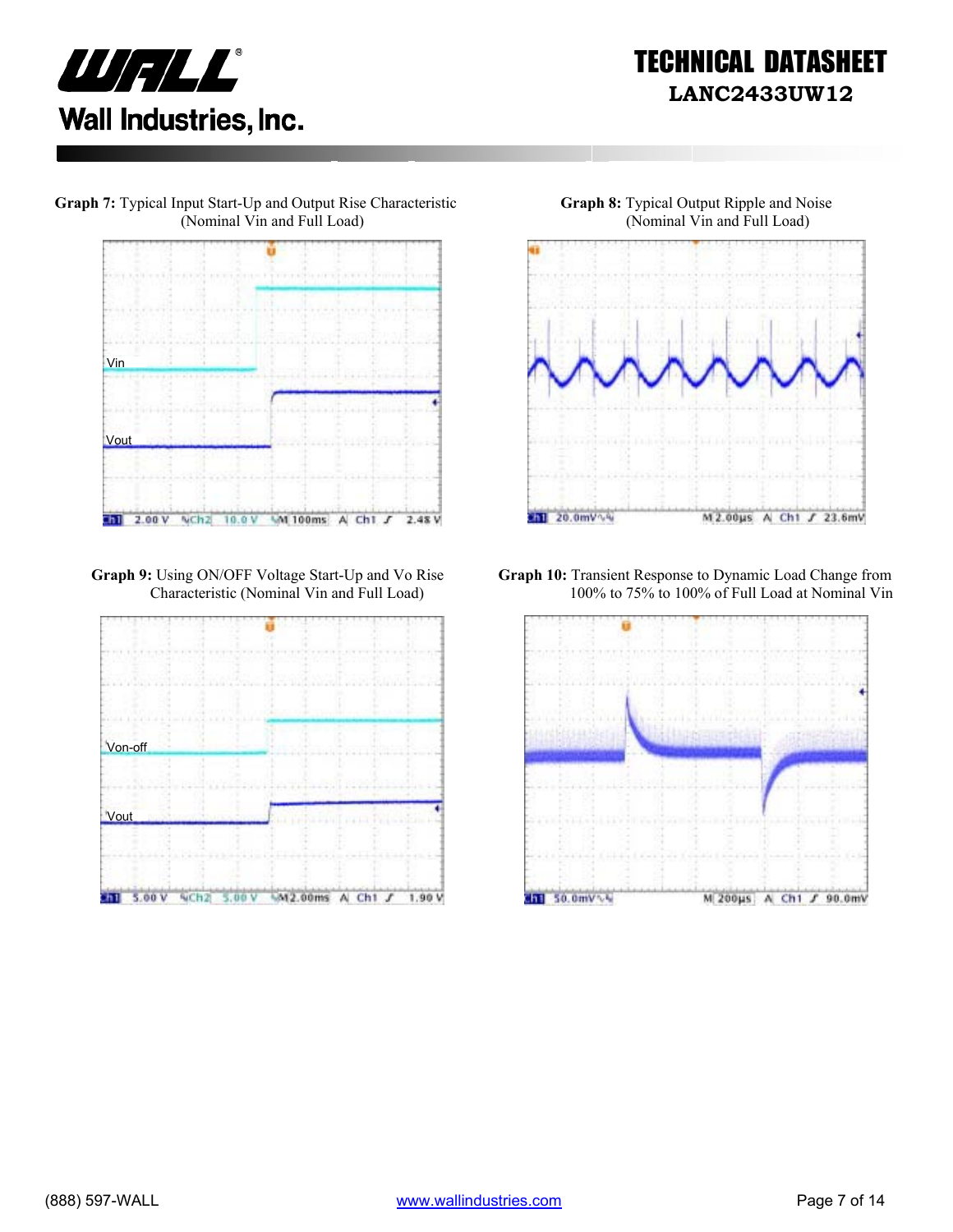

#### **TEST SETUP:**

The LANC2433UW12 specifications are tested with the following configurations:

#### **Input Reflected-Ripple Current Measurement Test Setup**



| ⊺Component l | Value | Voltage | <b>Reference</b>                |
|--------------|-------|---------|---------------------------------|
|              | 2uH   | ----    | $- - - -$                       |
|              | ⊦7uF  | 100V    | Aluminum Electrolytic Capacitor |

#### **Peak-to-Peak Output Ripple & Noise Measurement Setup**



#### **Output Voltage and Efficiency Measurement Setup**

**Figure 10** 



NOTE: All measurements are taken at the module terminals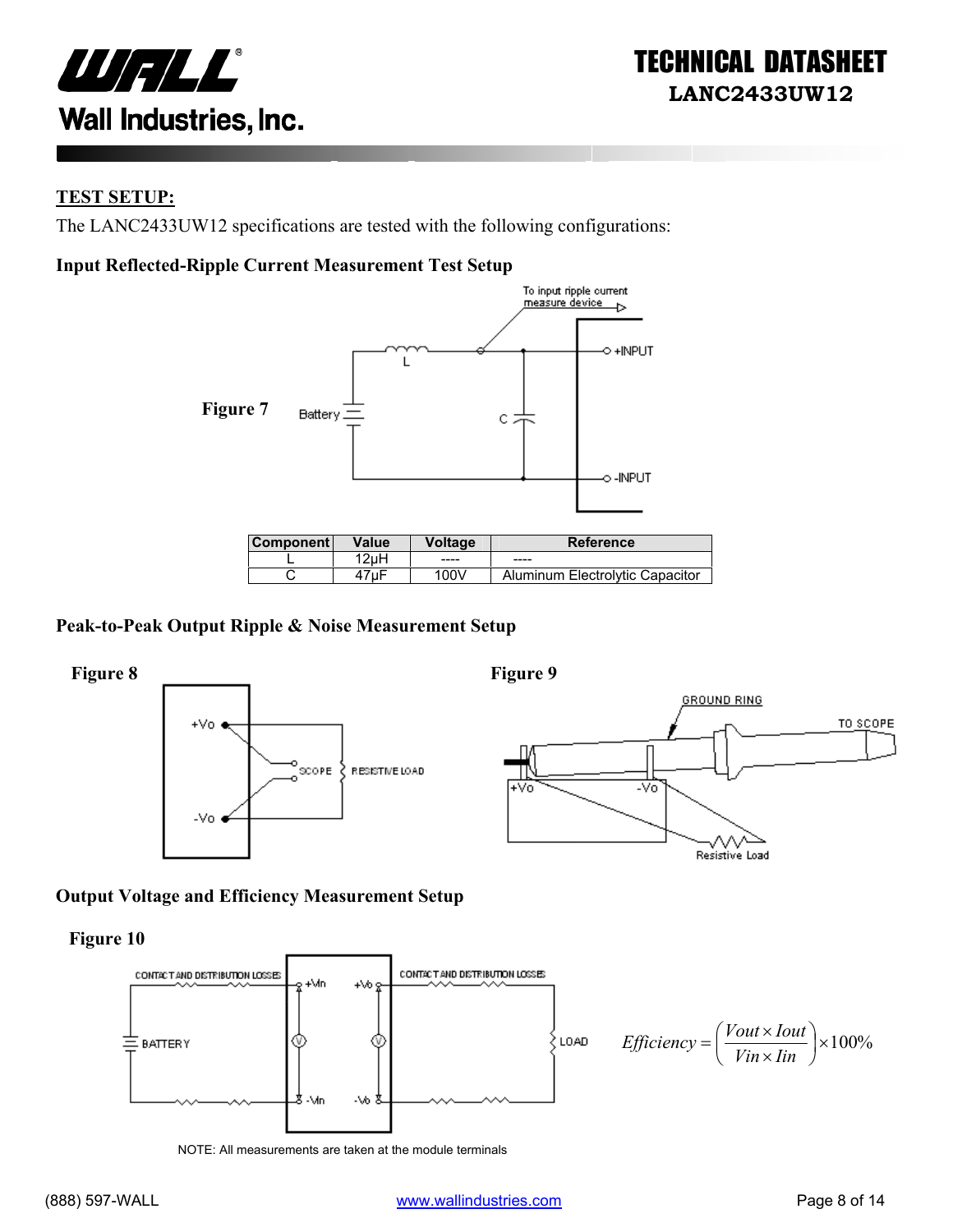

#### **EMC Considerations**



**Suggested Schematic for EN55022 Conducted Emission Class A Limits** 

To meet Conducted Emissions EN55022 CLASS A needed the following components:

| LANC24xxUW12                    |        |                |                  |
|---------------------------------|--------|----------------|------------------|
| <b>Component</b>                | Value  | <b>Voltage</b> | <b>Reference</b> |
| C <sub>1</sub>                  | 1uF    | 50V            | <b>1210 MLCC</b> |
| C <sub>2</sub> , C <sub>3</sub> | 1000pF | 2KV            | <b>1206 MLCC</b> |

#### **LANC48xxUW12**

| <b>Component</b>                | Value     | <b>Voltage</b> | <b>Reference</b> |
|---------------------------------|-----------|----------------|------------------|
|                                 | $0.47$ uF | 100V           | 1812 MLCC        |
| C <sub>2</sub> , C <sub>3</sub> | 1000pF    | 2KV            | 1206 MLCC        |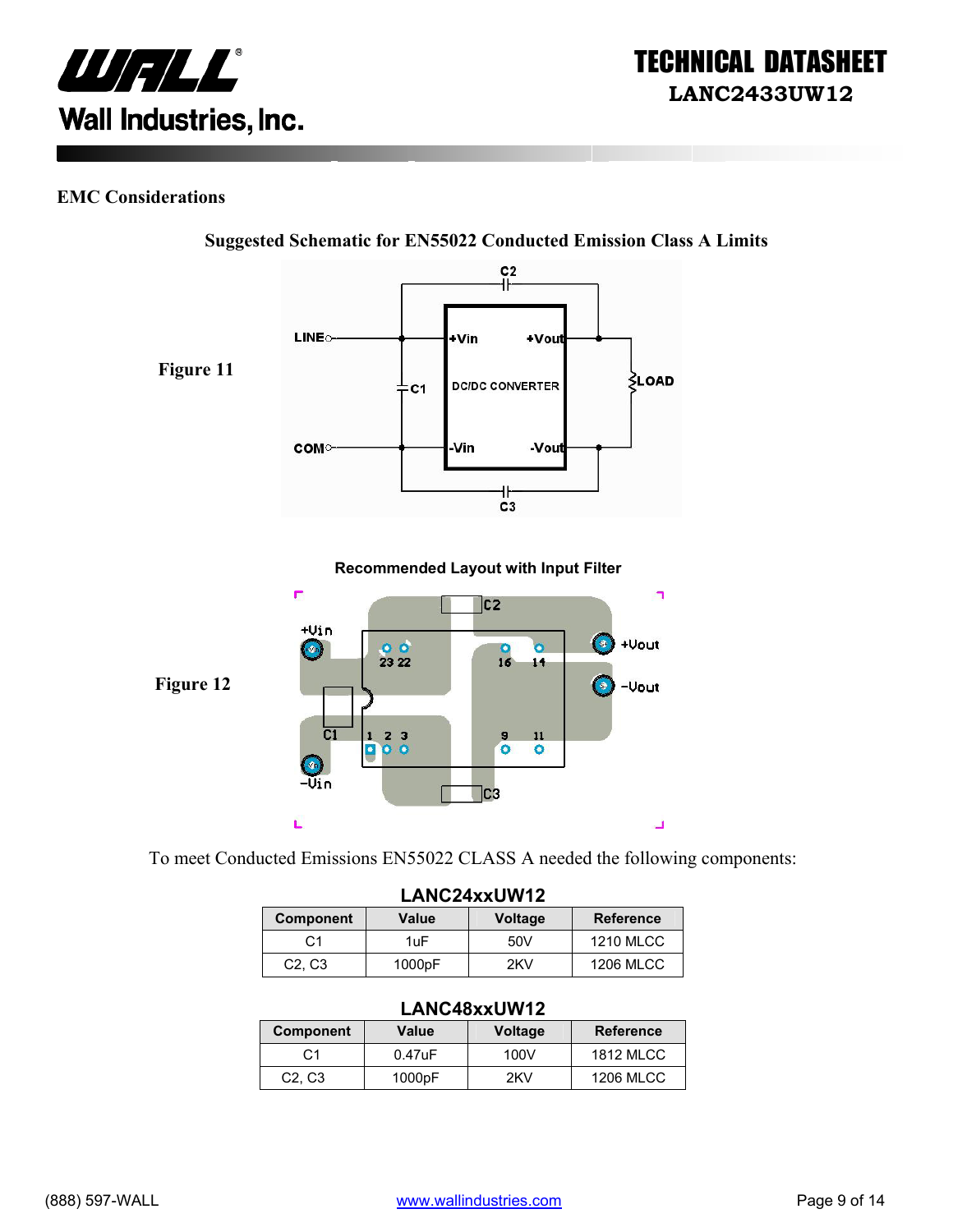



#### **EMC Considerations (Continued)**



**Recommended Layout with Input Filter** 



To meet Conducted Emissions EN55022 CLASS B needed the following components:

| LANC24xxUW12     |                     |                |                            |
|------------------|---------------------|----------------|----------------------------|
| <b>Component</b> | Value               | <b>Voltage</b> | <b>Reference</b>           |
| C1               | 4.7uF               | 50V            | <b>1812 MLCC</b>           |
| C3. C4           | 1000 <sub>p</sub> F | 2KV            | <b>1206 MLCC</b>           |
|                  | 325uH               | ----           | Common Choke, P/N: PMT-050 |

#### **LANC48xxUW12**

| <b>Component</b>                | Value              | Voltage | <b>Reference</b>           |
|---------------------------------|--------------------|---------|----------------------------|
| С1                              | $1.5$ u $F$        | 100V    | <b>1812 MLCC</b>           |
| C <sub>3</sub> . C <sub>4</sub> | 1000pF             | 2KV     | 1206 MLCC                  |
|                                 | 325 <sub>u</sub> H | ----    | Common Choke, P/N: PMT-050 |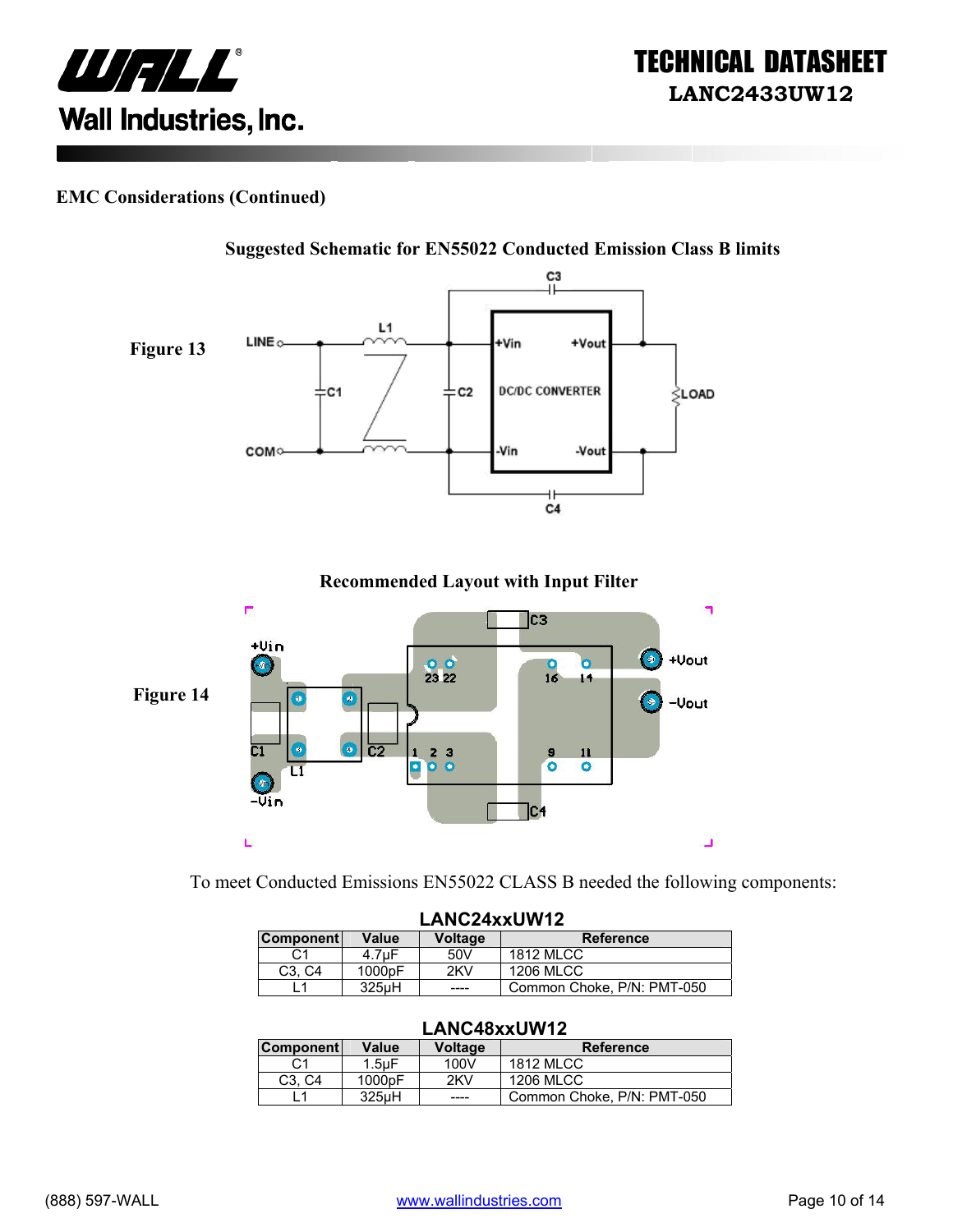



#### **Recommended Pad Layout for DIP Type**





#### **Recommended Pad Layout for SMT Type**



- 1. **All dimensions in Inches (mm)**
- 2. Pin pitch tolerance ±0.35mm
- 3. Tolerance: x.xx±0.02 (x.x±0.5)
	- x.xxx±0.01 (x.xx±0.25)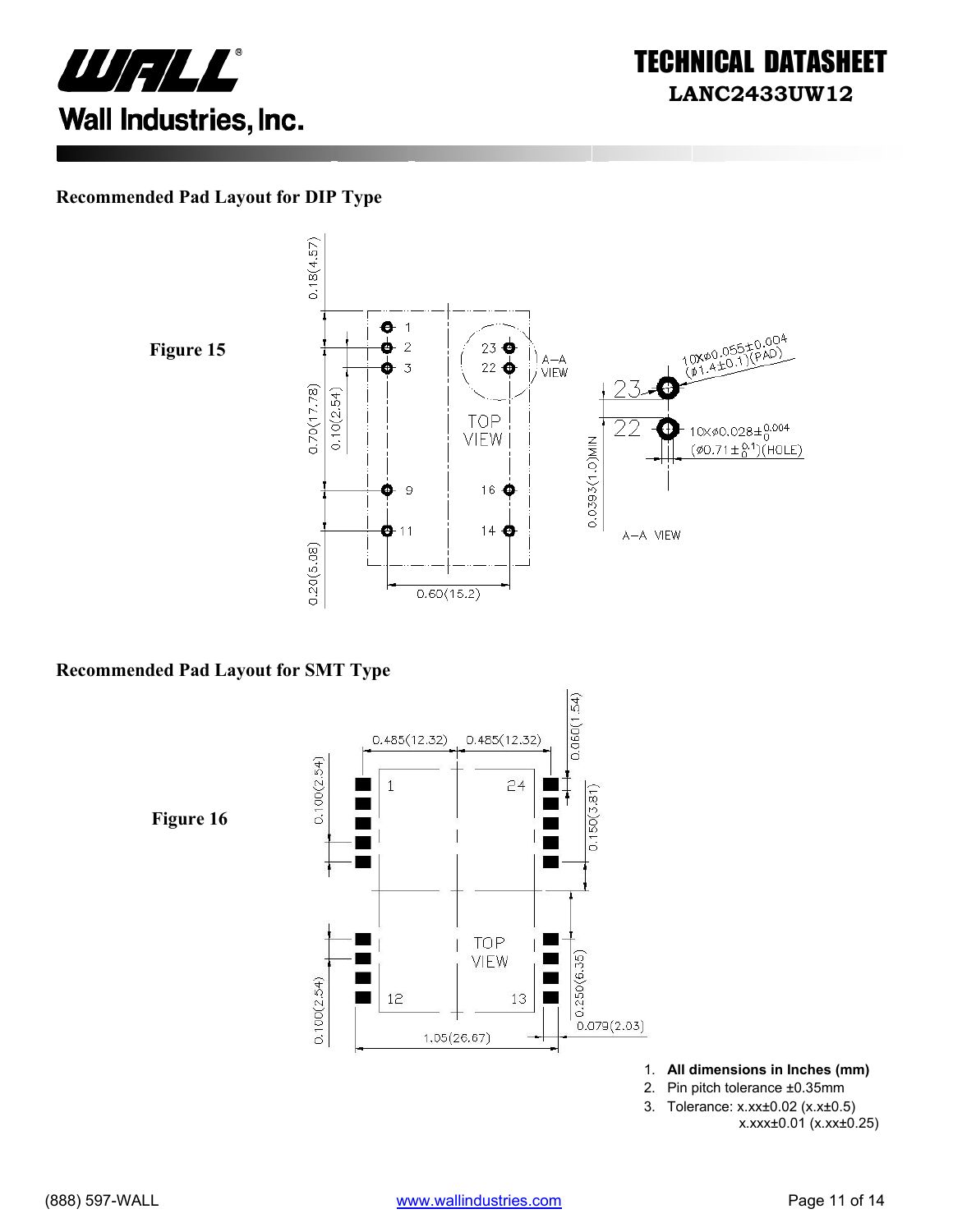

#### **Soldering and Reflow Considerations:**



**Lead Free Wave Solder Profile for DIP Type**

#### Preheat | Rise temp. speed: 3℃/sec max. Zone Preheat temp: 100~130℃ Actual Peak temp: 250~260°C<br>Heating Peak time (T1+T2 time) Peak time (T1+T2 time): 4~6 sec

#### **Lead free reflow profile for SMT type**



| Zone    | <b>Reference Parameter</b>     |
|---------|--------------------------------|
| Preheat | Rise temp. speed: 1~3°C/sec    |
| Zone    | Preheat time: 60~120sec        |
|         | Preheat temp.155~185°C         |
|         | Rise temp. speed: 1~3°C/sec    |
| Actual  | Melting time: 30~60 sec        |
|         | Melting temp: 217°C            |
| Heating | Peak temp: 230~240°C           |
|         | Peak time: 10~20 sec           |
| Coolina | Rise temp. speed: -1~ -5°C/sec |

Reference Solder: Sn-Ag-Cu; Sn-Cu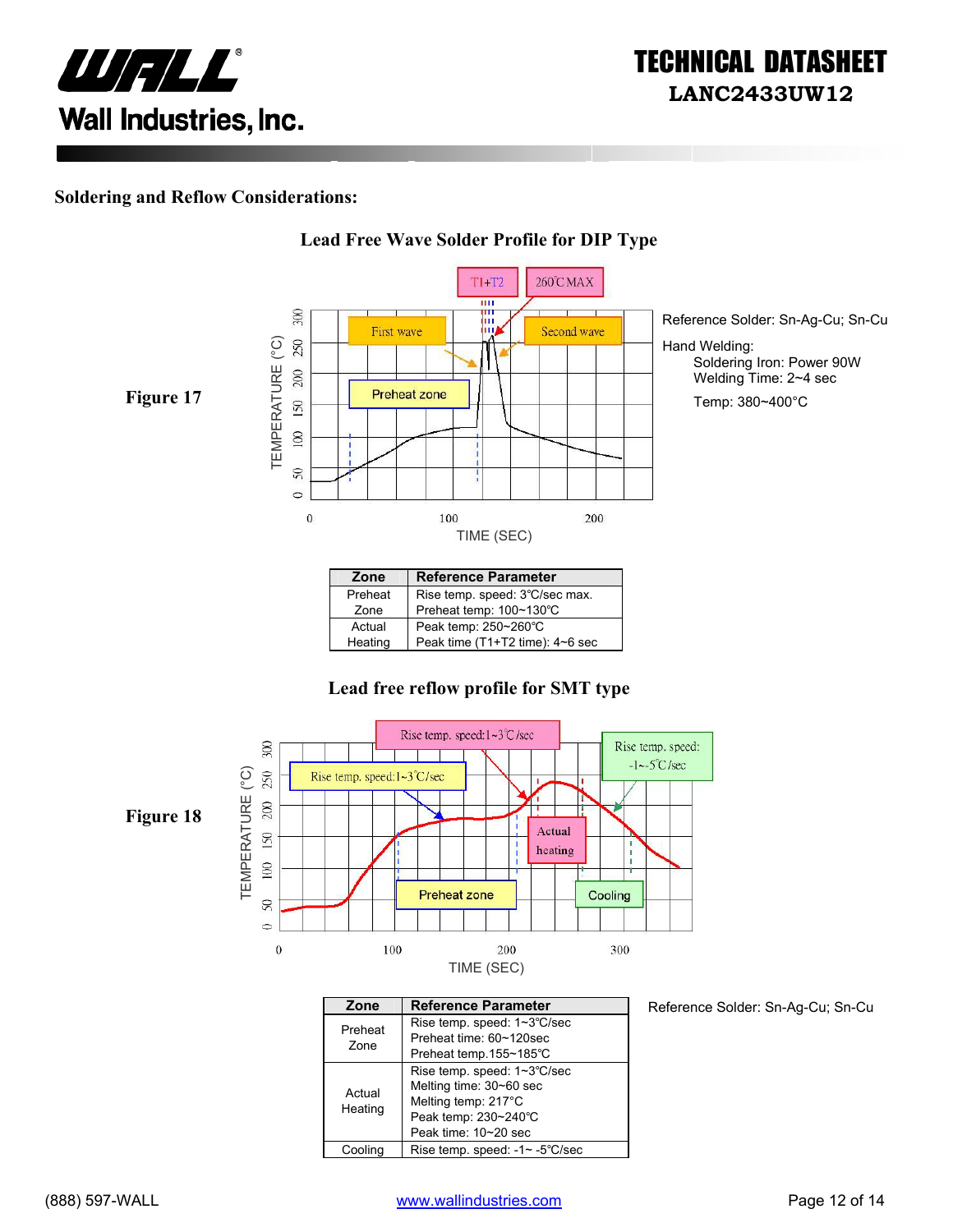

#### **Packaging Information:**



#### **Safety and Installation Instruction:**

#### **Fusing Consideration**

Caution: This power module is not internally fused. An input line fuse must always be used.

This encapsulated power module can be used in a wide variety of applications, ranging from simple stand-alone operation to an integrated part of sophisticated power architecture. To maximum flexibility, internal fusing is not included; however, to achieve maximum safety and system protection, always use an input line fuse. The safety agencies require a normal-blow fuse with maximum rating of 3A. Based on the information provided in this data sheet on Inrush energy and maximum DC input current; the same type of fuse with lower rating can be used. Refer to the fuse manufacturer's data for further information.

#### **MTBF and Reliability**

The MTBF of the LANCUW12 single output series of DC/DC converters has been calculated using Bellcore TR-NWT-000332 Case I: 50% stress, Operating Temperature at 40°C (Ground fixed and controlled environment). The resulting figure for MTBF is  $2.35 \times 10^6$  hours.

MIL-HDBK 217F NOTICE2 FULL LOAD, Operating Temperature at 25°C. The resulting figure for MTBF is  $8.745 \times 10^6$  hours.